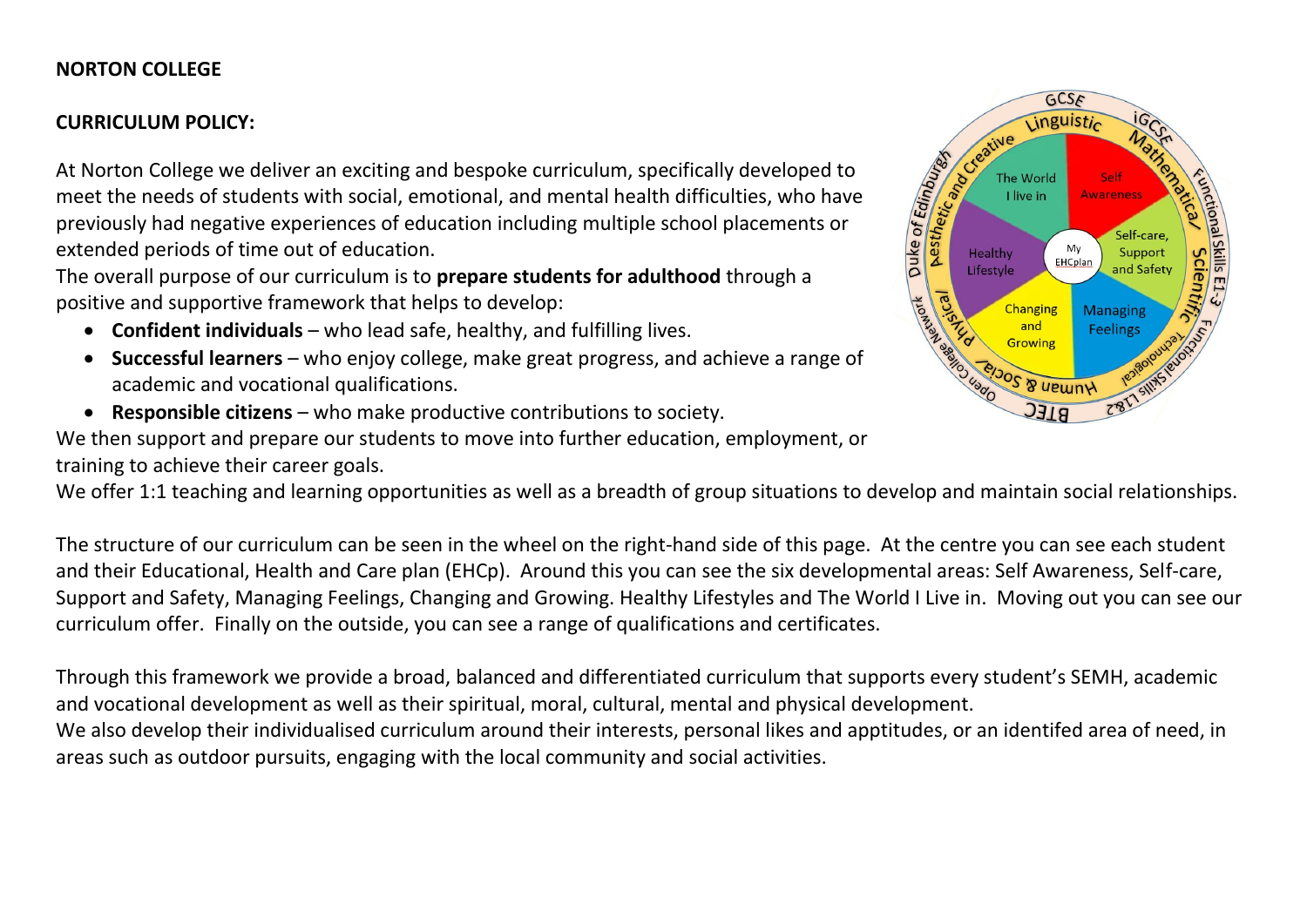

Our curriculum is sequenced at 3 levels:

Firstly, Schemes of Learning set out the knowledge and skills students gain in each subject.

Secondly, the Outcomes for Learning are set out on the Tracking sheet for each subject.

Finally, the accreditations and examinations which the students can achieve.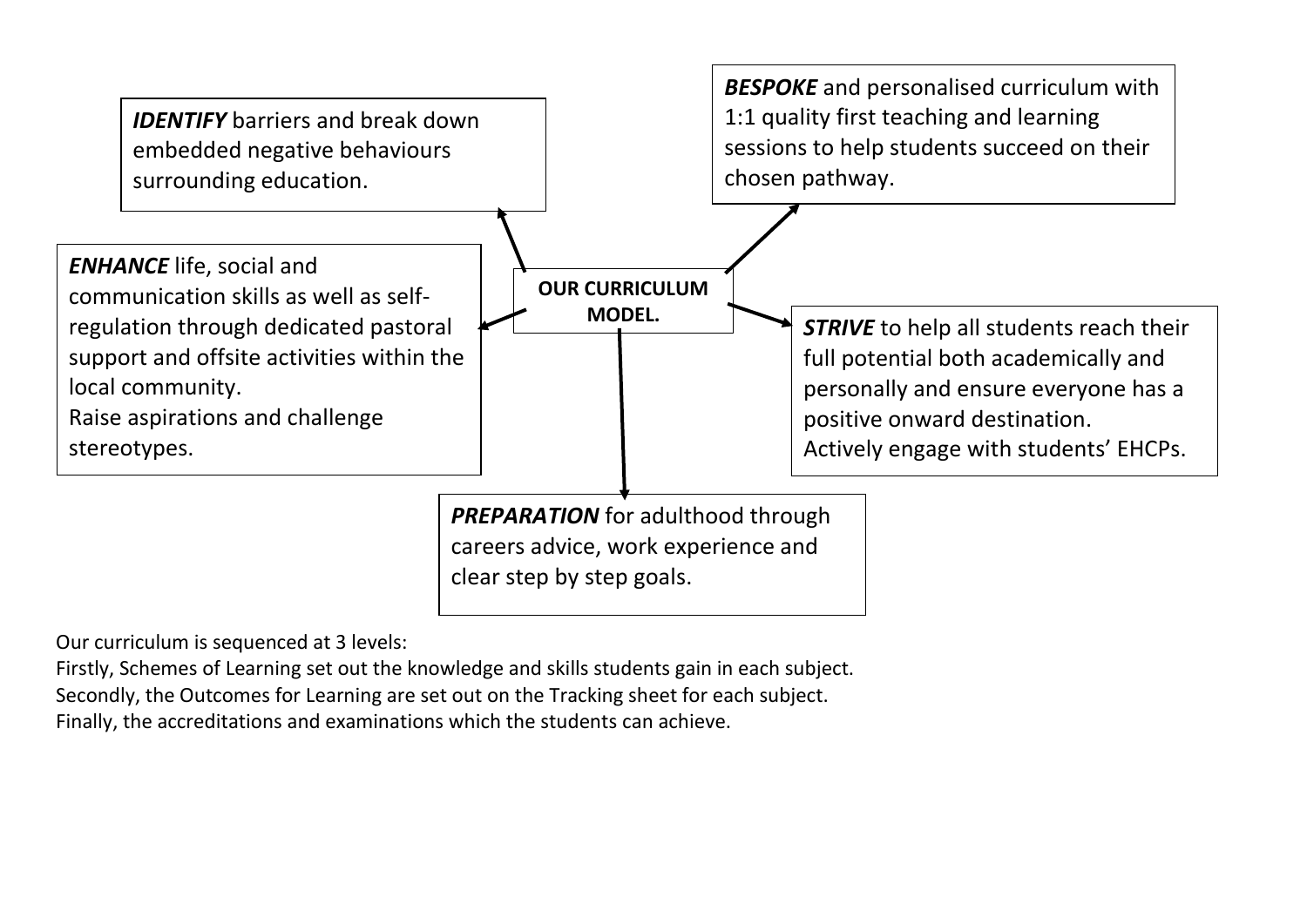## **CURRICULUM PATHWAY:**